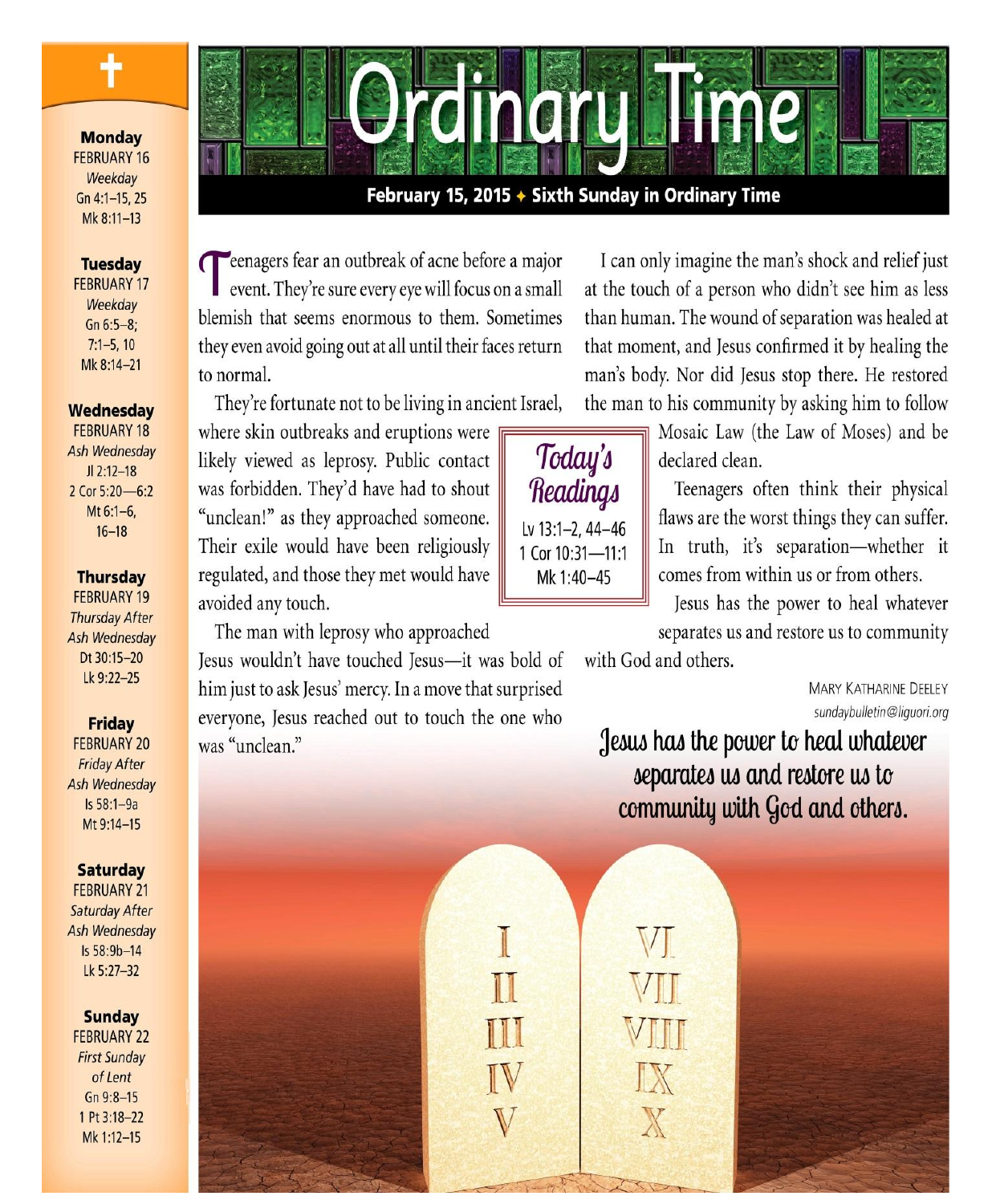

*6 th* **Sunday In Ordinary Time**

*February 15 th , 2015* 



# *St. Ann Catholic Church & Our Lady of Chartres Mission Pastor: Reverend Khoa P. Vo*

*Office: 228-832-2560, Fax: 228-832-3140 Hours: Monday-Friday 9am-4pm.*  **Web: www.stannparishlizana.org --- Email: [stanncatholic@bellsouth.net](mailto:stanncatholic@bellsouth.net)**



EUCHARISTIC ADORATION Every Friday Adoration from 8:30 a.m. to 9:30 a.m SACRAMENT OF RECONCILIATION Both Before Mass and by Appointment. *Mass Schedule for this Week*  Our Lady of Chartres Mass Schedule Sun 7:30 am Our Parish Family St. Ann Mass Schedule & Intentions Sat 4:00 pm+Annette Moran Sun 9:00am Our Parish Family

Mon 8:00 am +Annette Moran Tues 8:00 am +Fr Pete (spec int) Wed 6:00 pm +Fr Pete (spec int) Thu 9:00am+Fr Pete (spec int) Fri 8:00 am +Fr Pete (spec int)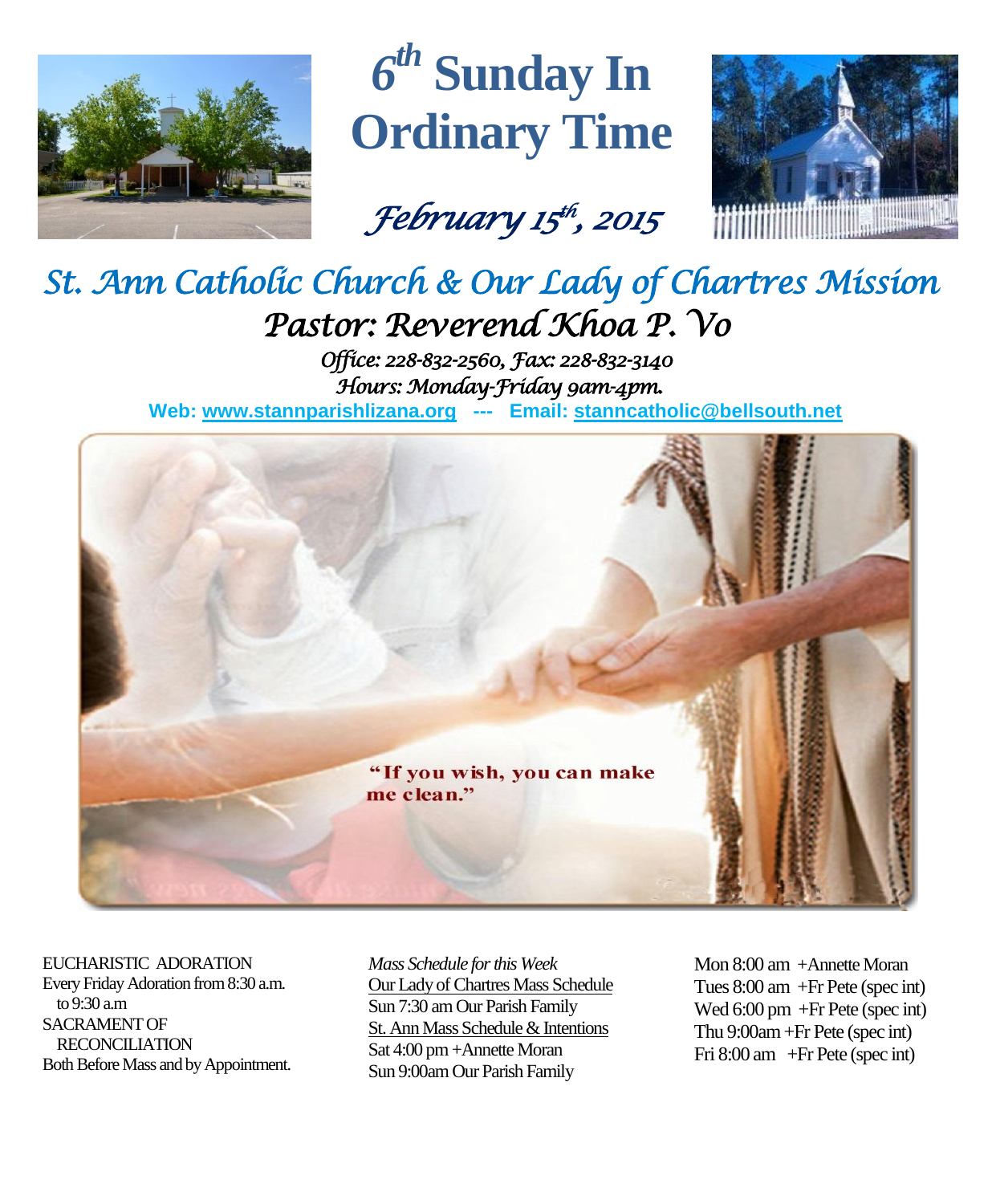#### *From Father Khoa's Desk... Dear Parishioners and Friends,*

The Scripture readings today continue the message about our need for God's healing. The focus is on the terrible disease of leprosy. In biblical times leprosy was dreaded and thought to be highly contagious and frequently fatal. The first reading from the Book of Leviticus describes the process of diagnosing and quarantining cases of leprosy. A victim was to cry out, "Unclean, unclean!" and he was to "dwell apart, making his abode outside the camp." This process was followed in order to separate the infected from the rest of the population and thus control the spread of the disease. In addition lepers were made to cover their faces, wear a bell, and warn away anyone whom might come near by yelling out their uncleanness. It was considered so ugly that it was practically impossible for someone to be compassionate and caring toward a leper.

In the Gospel from Mark a leper approached Jesus for healing. In a prophetic gesture Jesus ignored the many religious and cultural restrictions and simply reached out and touched the man: "The leprosy left him immediately." The real manifestation of divine power in this event was not just the healing of the leper but also the fact that a person, universally believed to be repulsive and unlovable, was shown to be loved unconditionally by God. This miracle of Jesus healed not only the leprosy but also the human fear and prejudice imbedded deeply in the whole culture.

Because of its ugliness, leprosy came to symbolize for the Hebrew people everything that was frightening and evil in human life. And we human beings have the tendency to try to banish from our sight those things or conditions that seem repulsive and disgusting. In the end what we really fear is the brokenness that exists in each of us. Thus, we are all in need of salvation and healing at our very core. It is Jesus Christ who gathers up in himself all our prejudices and misunderstandings of human life and gives them clear expression in his proclamation of the Kingdom. Leprosy for us moderns can mean many things: a member of the family being diagnosed with AIDS, the experience of being abused in life, a terrible mistake committed in our youth, etc. As the leper humbly brought the frightening side of his life and laid it before Jesus, so we too must bring our fears and failings to Jesus. Our words of request will undoubtedly be similar to those of the leper, "If you wish, Lord, you can make me clean." Jesus' comforting message to us will always be the same, "Of course I will: be healed."

Dear Brothers and Sisters in Christ,

--------------------------

It is time for our annual Catholic Share Appeal (CSA). I ask that you prayerfully consider participating in this year's appeal. The CSA funds many important Diocese-wide ministries that no one parish could provide, for example, Catholic Deaf Community, The Twelve Basket, Priesthood, Permanent Diaconate, Youth Formation/Support, retirement for the priest and so on. The ministries that benefit from CSA are fully identified in the CSA brochure found in the back of the church. Bishop Morin has asked each parish to provide a share to this important Diocesan appeal. Our parish share is \$14,648 for St. Ann and \$1,595 for Our Lady of Chartres. Every dollar over and above that amount comes back to our parish in the form of a rebate. We hope you can see it in your heart to make a CSA donation to support the diocesan ministries, and through rebates to provide funds to our church for different project. Thank you for your generosity. Sincerely yours in Christ,

## *...Fr. Khoa*

## *† With Sympathy †*

Father Khoa, St Ann parish, and Our Lady of Chartres extend our deepest sympathy to Joey Moran, whose wife, Annette Moran passed away. May she rest in Eternal Glory and may her loved ones receive God's consolation and peace. Please keep Joey and the family in your prayers.

**Special Diocesan Collections:** A special **Diocesan Collection** will be taken up at all *Ash Wednesday* Masses for the *Churches in Eastern Europe and Africa*.

**Parish Council: meet next Saturday February 21, 2015** after 4pm mass from 5-6pm.

*Next weekend* **is the special Diocesan Collection for the Black and Indian Missions.**

## *Ash Wednesday Mass Schedule: on February 18 is: 8:00am and 7pm.*

**Lenten Fish Fry:** Please join us each Friday evening during Lent for the Fish Fry Buffet from 4-7pm. The profit will be shared among the ministries. Thank you very much for your support and generosity.